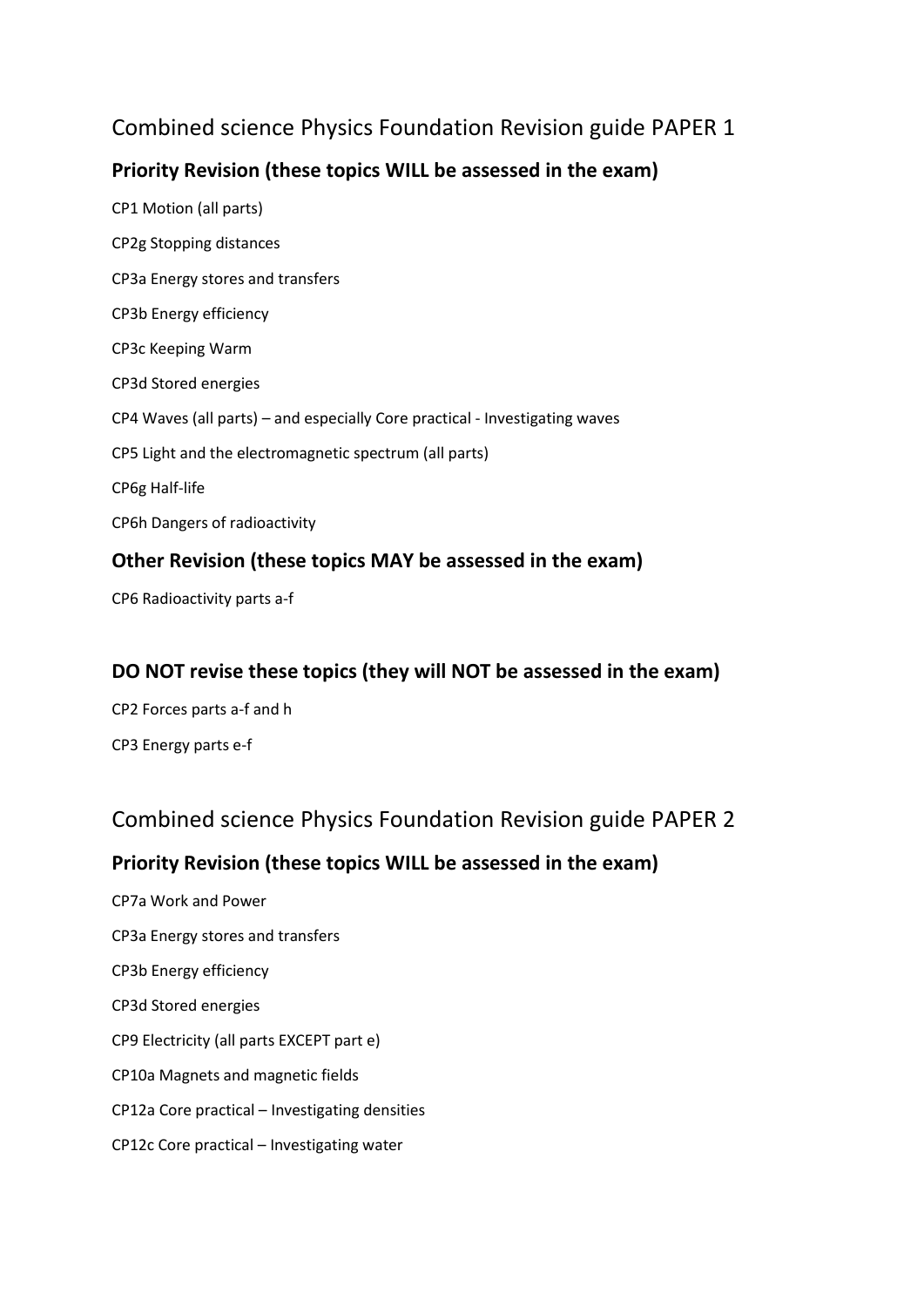### **Other Revision (these topics MAY be assessed in the exam)**

CP12 Particle model (all parts EXCEPT part d)

# **DO NOT revise these topics (they will NOT be assessed in the exam)**

CP8 Forces and their effects (all parts) CP9e More about resistance CP10b Electromagnetism CP11 Electromagnetic induction (all parts) CP12d Gas Temperature and Pressure CP13 Forces and matter (all parts)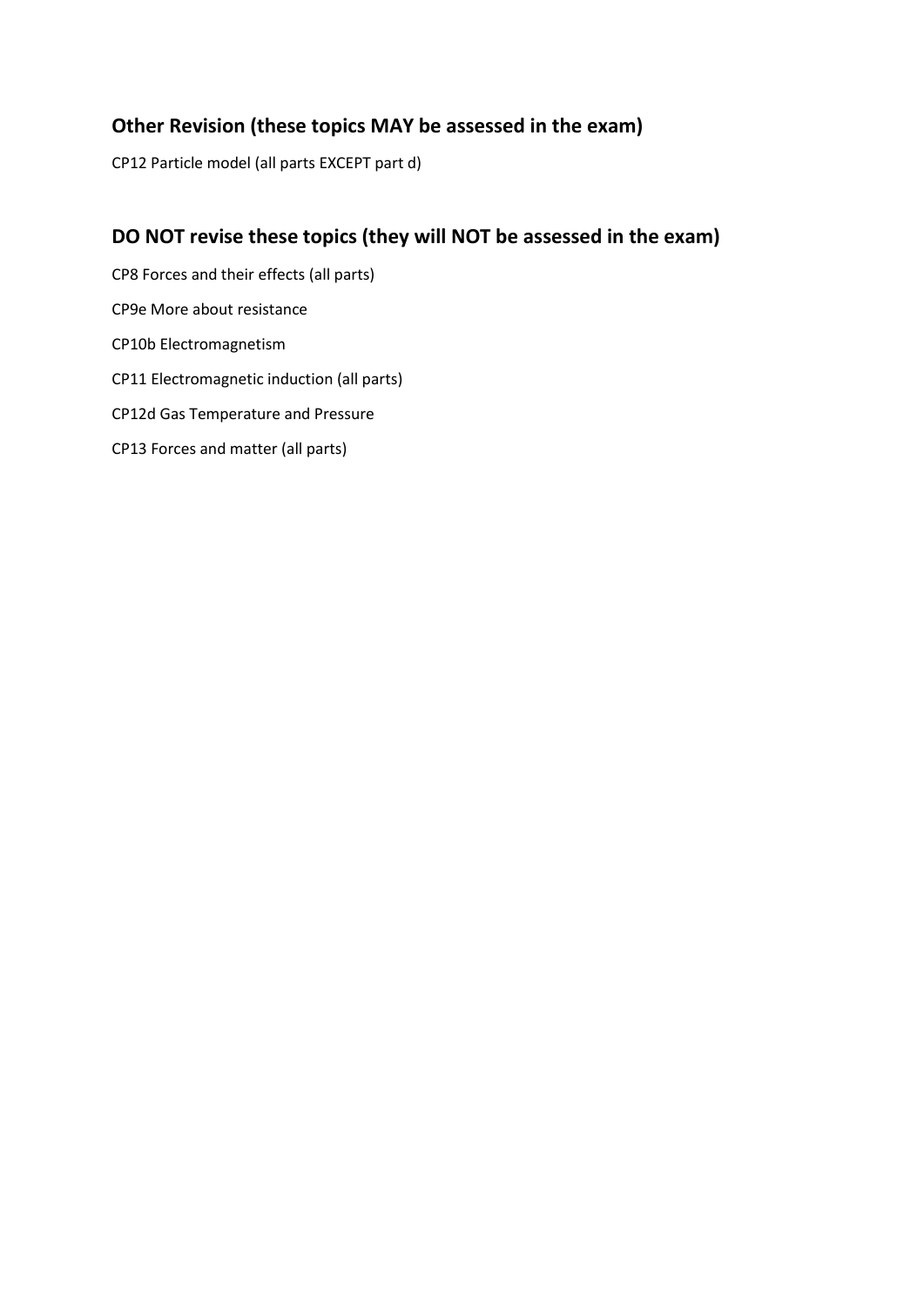# Combined science Physics Higher Revision guide PAPER 1

# **Priority Revision (these topics WILL be assessed in the exam)**

- CP1 Motion (all parts) CP2b Newton's first law (ONLY the circular motion part) CP2d Newton's second law (ONLY the Inertial mass part) CP2e Newton's third law CP2f Momentum CP2h Crash Hazards CP3a Energy stores and transfers CP3b Energy efficiency CP3c Keeping Warm CP3d Stored energies CP6a Atomic models CP6d Background radiation CP6e Types of radiation CP6f Radioactive decay **Other Revision (these topics MAY be assessed in the exam)** CP2g Stopping distances CP4 Waves (all parts)
- CP5 Light and the electromagnetic spectrum (all parts)
- CP6b Inside atoms
- CP6c Electrons and orbits
- CP6g Half-life
- CP6h Dangers of radioactivity

### **DO NOT revise these topics (they will NOT be assessed in the exam)**

CP2 Forces parts a-d (EXCEPT small sections on circular motion and inertial mass – stated above) CP3 Energy parts e-f